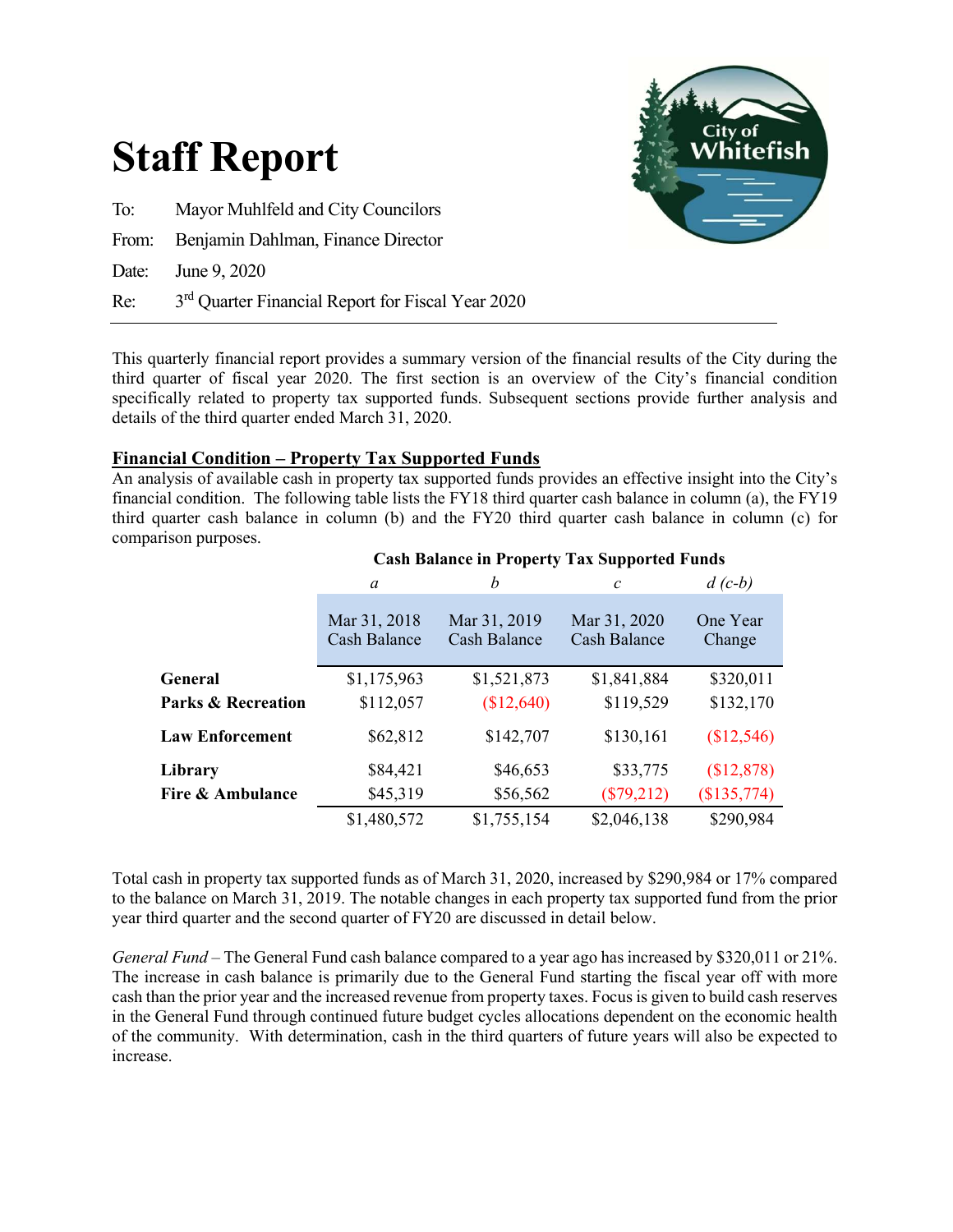Parks & Recreation Fund – The Parks & Recreation Fund continues to see improvement in cash balance with positive accumulations returning in the second quarter and carrying into the third quarter. FY19 experienced a unique decrease in cash due to the timing of the purchase of the bucket truck and the receipt of expected revenues. In addition, Whitefish Legacy Partners submitted a payment for operating and maintenance expenditures made in the first half of this fiscal year. The overall improvement noted this year is also attributed to the stronger recreational program revenues, higher transfers from the General Fund and the increase in the Parks and Greenway Maintenance Assessment and lower capital expenditures.

Law Enforcement Fund – There was an overall decrease in the cash balance of \$12,546, or 8.8%, compared to the March 31<sup>st</sup> balance from the prior year. The decrease in cash balance compared to the prior year is the result of a fourth quarter purchase of a police vehicle in FY19. For FY20, the fund has seen increased transfers from the General Fund to pay for police services. The Police Department also purchased several computers in FY20 that represents the overall decrease in cash. Overall expenditures for FY20 have been more than covered with revenues and the general fund operating transfer.

Library Fund – The Library Fund continues to see a decrease in cash balance during the third quarter. The decrease of \$12,878 is the result of expenditures continuing to exceed revenues. This trend has been ongoing for the past three years due to required maintenance. The Library Board is aware of the situation. The decrease in cash balance is concern and will need to be addressed when preparing for the FY21 Budget. Cash reserves are expected to be at an all-time low of \$7,410 at the end of FY20.

Fire & Ambulance Fund – The Fire and Ambulance Fund ended the third quarter of FY20 in the red with negative \$79,212 in cash. The balance has remained negative since the first quarter. When having a negative cash balance, the fund must temporarily borrow from the General Fund to pay bills. The Fire & Ambulance Fund will need to repay the General Fund. A few issues that have caused an overall cash decrease include; starting the new fiscal year off with about \$20,000 less cash than the prior year and the City still waiting for a reimbursement payment from the State of California for our crew that aided them to fight fires there and backfill our positions locally. However, the main reason for the negative cash balance is due to the timing of the Fire Service Area semi-annual payment. We received \$149,636 from the Fire Service Area in January; however, we are still expecting one more payment for FY20. Typically, we would have received both payments. We are following up with our contacts there to correct the situation. Had the payments been received the cash balance would be positive and not as significantly down from the prior year. However, that being said, the Fire and Ambulance Fund is budgeted to end the year with only limited cash.

Summary of Property Tax Supported Funds – Overall the City's finances continue to improve each year as to build reserves to ensure the City's financial resilience. It appears that the economic slow-down we have been preparing for is occurring. We will continue evaluating the economic climate and revenue trends to make corrections where needed. The recommendation continues to be increasing our reserve balance to 20% of property tax supported funds, which standard among many communities. However, we may need some of those reserves in the near term should revenues fall short for an extended period.

# Financial Highlights

- Resort Tax collections are 84% of the FY20 Budget after the third quarter and total \$125,304 more than March 31, 2019. Overall, we have seen growth in our collections. While this revenue source has performed well the first three quarters of the year, we will continue to monitor revenues as the economic environment has significantly changed. We do anticipate a much lower fourth quarter.
- Ambulance service charges are 74% of the budget, but down about 7.5%, or -\$93,756. These revenues change based on call volume and types of calls. We are currently expecting this revenue to perform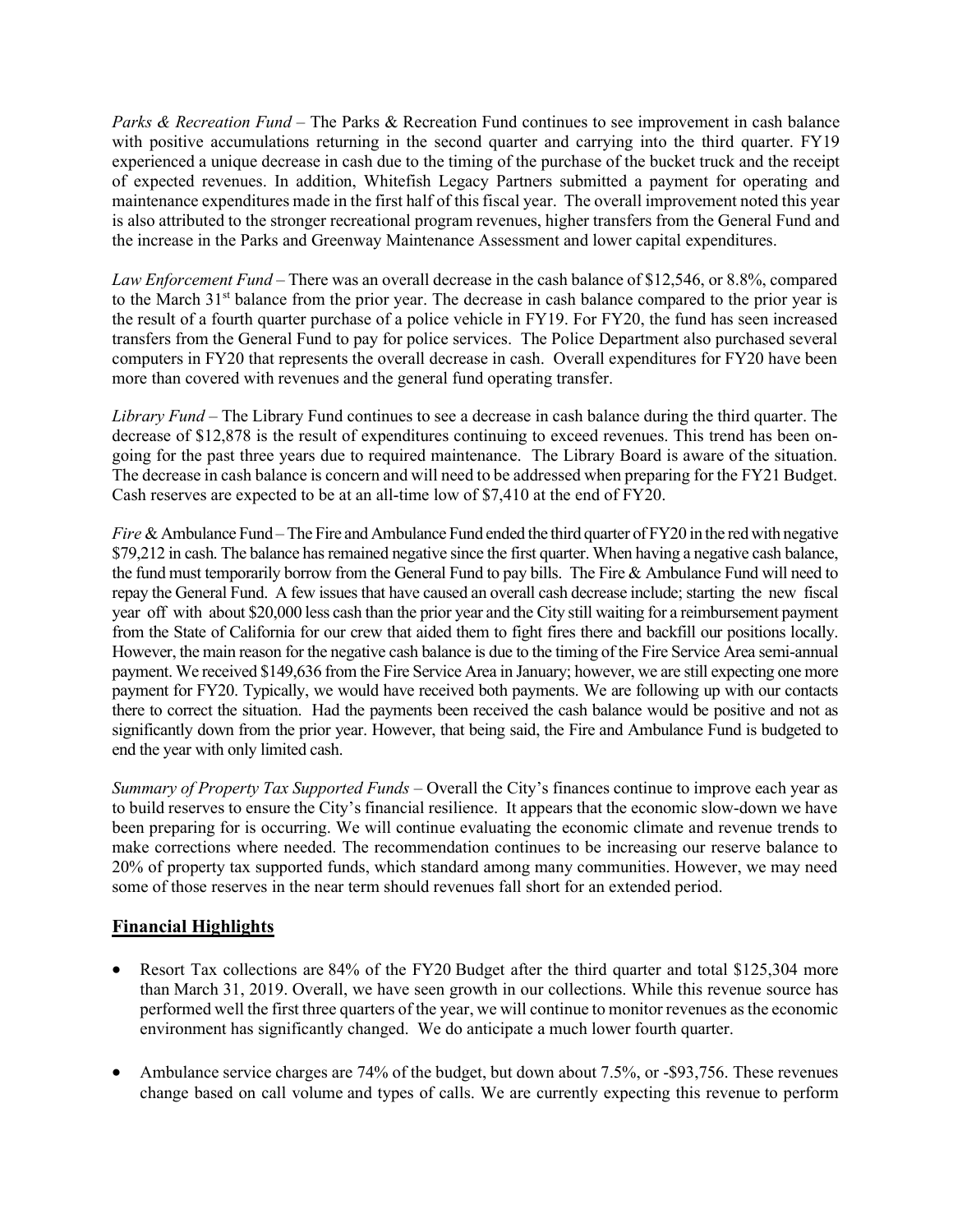below budget. We will continue to monitor this decrease in revenues due to the possibility that this trend continues due to with interfacility transfer calls first going to the Evergreen Fire Department instead of the Whitefish Fire Department.

- License and permit revenues in the Building Code Fund are up about 58% when compared to the third quarter of the prior year and a total of 160% of the FY20 Budget. FY20 has proven to be a very strong in revenues related to construction. Columbia Falls contract revenue has increased a notable 17% compared to last year and is already at 110% of the FY20 budgeted revenue.
- With the new Impact Fee Fund rates, revenue is only \$167,077 for the year through the third quarter and down \$277,595 or 38% compared to the previous year. This change is expected since many of these rates significantly decreased. Projections for these revenues are difficult but most of the Impact Fee are tracking above trend at 96% of the FY20 Budget as a whole, though the Paved Trails Impact Fee is only 44% and City Hall is only 36% of budget, respectively. The other Impact Fees are as follows: Park Maintenance Building (415% of budget), Emergency Service Center (373% of budget), and Stormwater (107% of budget).
- Water impact fees are at 155% of the FY20 Budget, while wastewater impact fees are at 189% of the FY20 Budget. Like other impact fees the rates were changed before the start of the fiscal year, but Water was increased during FY20 due to increased capital needs. While it was anticipated that we would see an increase in revenue due to the increase in rates, these revenues also track with building permits, so these revenues are also much higher than projected.
- As of March 31, 2020, zoning and plan review fees were at 159% of the budgeted revenue for FY20. The City is still experiencing growth in these fees through the third quarter. Construction appears to be strong going into the fourth quarter despite COVID-19.
- Investment earnings has slowed down and are slightly under the prior year third quarter, as rates continue to decrease. We will be seeing lower amounts by year end. As of the third quarter, the revenue is trending at about 75% of budget which would be on target for this time of year. While investment earnings are a great source of income, it is not always a steady source. We continue to monitor our investing strategies as the State's Short-term Investment Pool (STIP) continues to decrease from the high of around 2.49% in February 2019 to 1.33% in March 2020. The May 2020 data shows a further reduction to 0.96% indicating additional erosion of rates in the interest rate market interest rates. We do note that they are still higher than the rates seen as recently as 2014.

## Expenditure Review

Total expenditures by fund were mostly at or below the anticipated percentage of budget authority to be used (70-75% for most funds) as of March 31, 2020. There are a few expenditure areas that we are currently monitoring, some of which will require a year-end budget amendment.

The first area is in the Fire and Ambulance Fund related to ambulance services write-offs. Those expenditures are trending higher and are already over budget potentially causing the fund as a whole to be over budget by year end. The write offs are primarily related to Medicare and Medicaid eligible patients where the City is paid less than the cost to provide these services. Such costs are dependent on the mix of patients served and if more are covered by these programs the less revenue we receive per incident. We then are left writing off the difference. For FY21 the proposed budget includes an increase in this line item to account for this higher trend.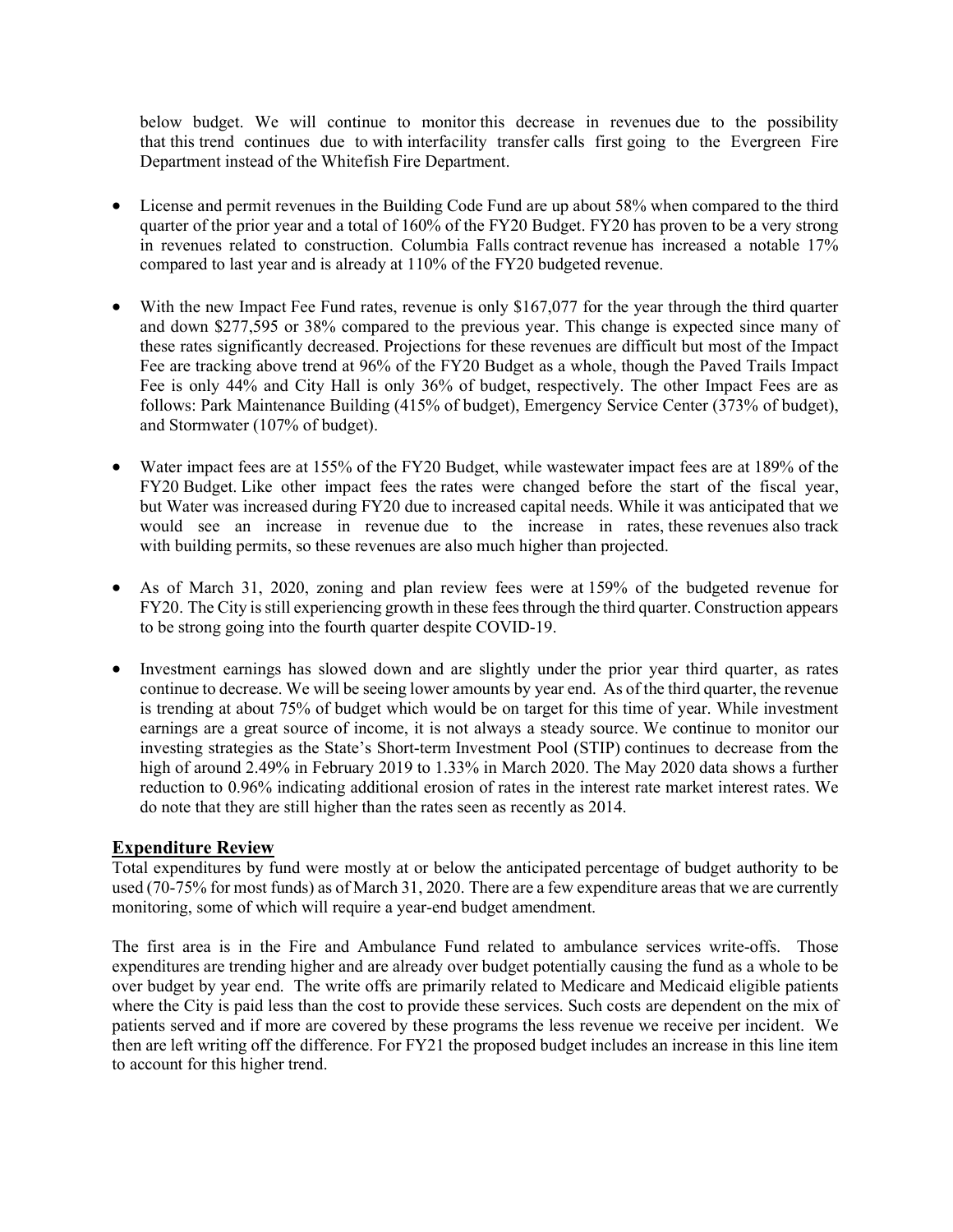The second area is in the Residential Lighting District #1 where we spent more on LED lighting than budgeted. The overall budget is currently 91% spent with additional operating costs anticipated in the fourth quarter. A year end budget amendment will be necessary.

The third area is for the Monegan Road project in the Gas Tax - BaRSAA fund. The project's cost allocated to this fund is over budget and this issue will be solved together with Public Works by reallocating an eligible portion of the project to the Stormwater Fund and an anticipated budget amendment. The City is currently working to draw down BaRSAA funds for the portion that remains in this fund.

The fourth area is related to transfers out of the Resort Tax Fund. The current activity would normally indicate that a larger transfer out budget would be needed due to higher resort tax revenues received through the third quarter. However, as a result of the COVID-19 pandemic, we anticipate the amount currently trending above budget Resort Taxes will moderate closer to target by year end and we will likely not need an amendment for the transfers out.

In addition to the fund totals, a review of line-items revealed very few issues. The timing of weather and programs can also skew the percentage of budget used at the end of the third quarter. For example, more trail work and construction projects are completed during the first part of the fiscal year during the summer and fall months. The third quarter can have lower operating and capital expenditures depending on the projects and weather as well. We will continue to monitor operating supplies, repair and maintenance expenses, and overtime as these tend to be more heavily used line-items.

Capital expenditures in the Water and Wastewater Funds are notably higher than the prior year's third quarter. These amounts, however, will vary based on the projects in progress. During the third quarter, significant capital expenditures included; the water treatment plant expansion project, water main improvements and the wastewater treatment plant upgrade. The wastewater treatment plant upgrade will primarily be financed with revenue bonds through the State Revolving Fund (SRF) loan program. A bond resolution occurred and was approved by Council on April 6, 2020.

## Financial Outlook

Overall, the City's finances continued to improve during the third quarter with some minor areas to monitor. However, the impacts of the COVID–19 pandemic, which began during the last few weeks of the quarter, will likely have a negative effect on the City's revenue and revenue trends, especially in Resort Tax. The end results for both the 4<sup>th</sup> quarter and the 1<sup>st</sup> quarter of next year for that revenue source will be dependent on the return of activities driven by the tourist industry. Fortunately, the timing of the COVID-19 response occurred at the end of the ski season and prior to the beginning of summer vacation season which is typically one of the slowest times for Resort Tax revenues. Otherwise, we would anticipate that there would be bigger negative impact if similar closures had occurred during the City's busier months. The City is fortunate that Resort Tax is not a primary source of revenue for regular operating activities and allocated to capital projects. Lower Resort Taxes impact resources available for near-term capital projects the City could fund until the revenues recovered. The Finance Department will continue to monitor these and other revenue trends. Despite the slowing down of the lodging, bars and restaurants and retail activity, the City continues to see strong building activity which remains a bright spot so far as we look forward into the fourth quarter of FY20.

As we continue the development of the 5-Year Capital Improvement Plan and finalize preliminary FY21 Budget, we look forward to the challenge of balancing revenues and expenditures in these unprecedented times to meet expected levels of service for the Whitefish citizens and our visitors.

Should you have any questions regarding this quarterly update or would like additional information, please email me at bdahlman@cityofwhitefish.org or call me at 406.863.2405.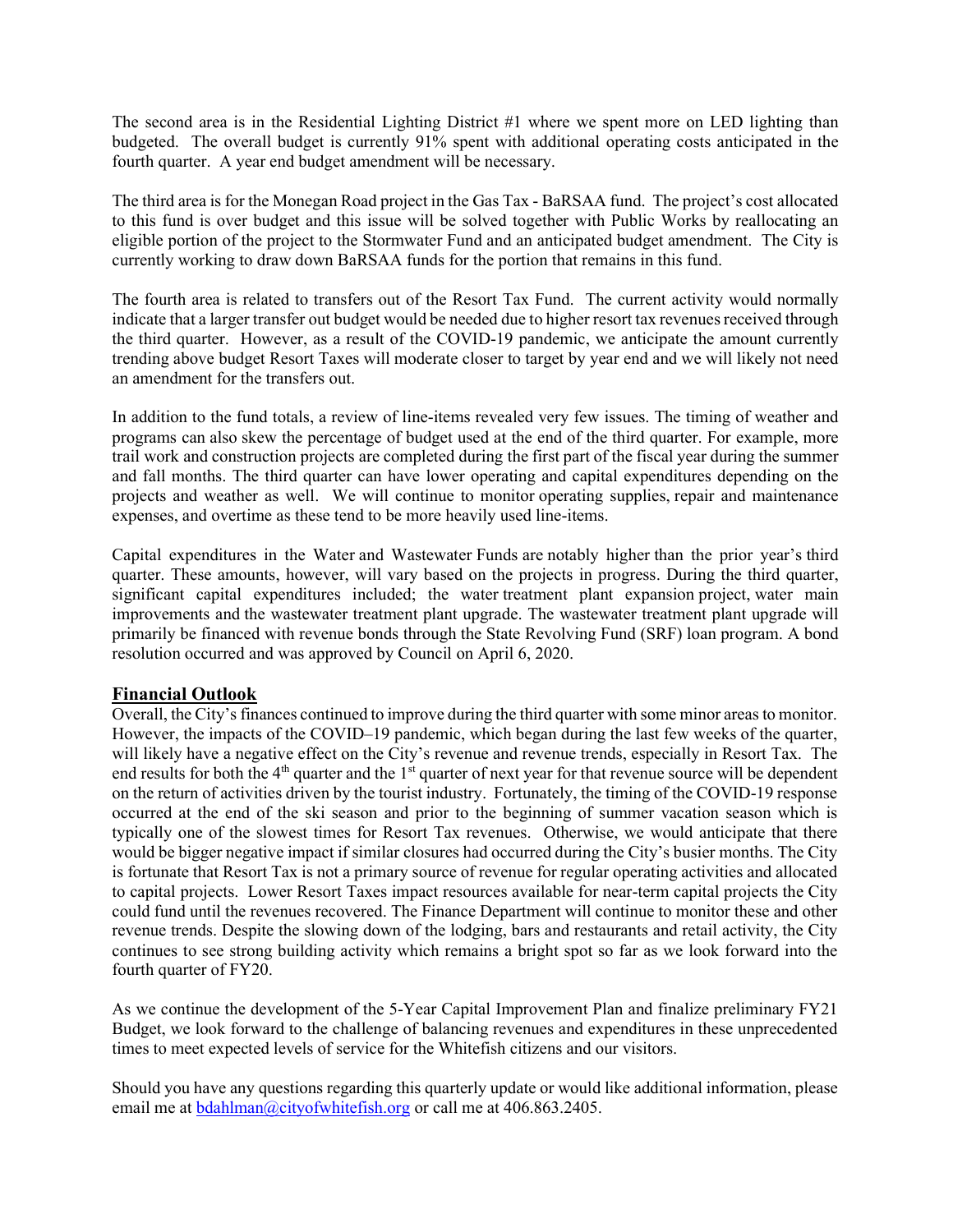#### City of Whitefish Quarterly Financal Review

#### Third Quarter of Fiscal Year 2020 January 1, 2019 - March 31, 2020



|                                                 | <b>YTD</b>     |               | <b>YTD</b>     |               | <b>YTD</b>     |               |                  |          |
|-------------------------------------------------|----------------|---------------|----------------|---------------|----------------|---------------|------------------|----------|
| <b>General Fund Revenues</b>                    | Mar 31, 2018   |               | Mar 31, 2019   |               | Mar 31, 2020   |               |                  |          |
|                                                 |                | $%$ of        |                | $%$ of        |                | $%$ of        | <b>Chng Prev</b> | $%$ Chng |
|                                                 | <b>Dollars</b> | <b>Budget</b> | <b>Dollars</b> | <b>Budget</b> | <b>Dollars</b> | <b>Budget</b> | YR               | Prev Yr  |
| <b>Property Taxes</b>                           | \$1,569,953    | 72%           | \$1,504,112    | 67%           | \$1,528,350    | 66%           | \$24,238         | 2%       |
| <b>Total Licenses and Permits</b>               | \$51,173       | 76%           | \$119,119      | 99%           | \$127,637      | 87%           | \$8,519          | 7%       |
| Intergovernmental Revenue                       | \$649,336      | 74%           | \$661,246      | 74%           | \$689,511      | 75%           | \$28,265         | 4%       |
| Charges for Services                            | \$248,072      | 100%          | \$242,478      | 93%           | \$285,157      | 110%          | \$42,679         | 18%      |
| Fines and Forfeitures                           | \$248,397      | 99%           | \$277,294      | 79%           | \$272,724      | 76%           | (S4, 571)        | $-2\%$   |
| Miscellaneous                                   | \$86,629       | 93%           | \$48,811       | 55%           | \$53,937       | 61%           | \$5,126          | 11%      |
| <b>Investment Earnings</b>                      | \$30,797       | 114%          | \$64,367       | 143%          | \$78,567       | 92%           | \$14,200         | 22%      |
| Resort Tax - Property Tax Relief                | \$1,176,819    | 100%          | \$1,370,121    | 100%          | \$1,395,289    | 100%          | \$25,168         | $2\%$    |
| <b>Total General Fund Revenues</b>              | \$4,061,176    | 82%           | \$4,287,548    | 82%           | \$4,431,172    | 80%           | \$143,625        | 3%       |
| <b>General Fund Expenditures</b>                |                |               |                |               |                |               |                  |          |
| Municipal Court                                 | \$212,372      | 70%           | \$221,141      | 72%           | \$220,054      | 69%           | (\$1,088)        | $0\%$    |
| <b>Administrative Services</b>                  | \$110,890      | 76%           | \$98,957       | 67%           | \$138,777      | 75%           | \$39,820         | 40%      |
| Legal Services                                  | \$56,685       | 83%           | \$49,175       | 69%           | \$54,411       | 70%           | \$5,236          | 11%      |
| <b>Community Planning</b>                       | \$304,801      | 67%           | \$377,108      | 72%           | \$388,633      | 68%           | \$11,525         | 3%       |
| Parking Facility Maintenance                    | \$59,055       | 125%          | \$64,361       | 81%           | \$27,386       | 63%           | $(\$36,976)$     | n/a      |
| Transfer to Park Fund                           | \$525,841      | 75%           | \$595,492      | 75%           | \$613,952      | 75%           | \$18,460         | 3%       |
| Transfer to Law Enforcement Fund                | \$1,719,514    | 75%           | \$1,775,147    | 75%           | \$1,908,926    | 75%           | \$133,780        | 8%       |
| Transfer to Fire Fund                           | \$547,144      | 75%           | \$525,285      | 75%           | \$639,819      | 75%           | \$114,534        | 22%      |
| Transfer to Library Fund                        | \$25,778       | 75%           | \$25,778       | 75%           | \$25,778       | 75%           | \$0              | 0%       |
| Cemetary/Other                                  | \$77,801       | 76%           | \$30,642       | 22%           | \$48,435       | 35%           | \$17,793         | 58%      |
| <b>Total General Fund Expenditures</b>          | \$3,639,881    | 75%           | \$3,763,087    | 75%           | \$4,066,171    | 75%           | \$303,084        | 8%       |
| <b>General Fund Revenues Less Expenditures</b>  | \$421,295      |               | \$524,461      |               | \$365,001      |               | (\$159,459)      | $-30%$   |
| <b>General Fund Operating Cash Balance</b>      | \$1,175,963    |               | \$1,521,873    |               | \$1,841,884    |               | \$320,011        | 21%      |
| Prop Tax Supported Funds (no General) Net       | $-$ \$6,889    |               | $-$ \$67,717   |               | $-$ \$59,234   |               | \$8,483          |          |
| Prop Tax Supported Funds (no General) Cash      | \$304,609      |               | \$233,282      |               | \$204,254      |               | $(\$29,028)$     |          |
| Total General & Prop Tax Supported Funds Net    | \$414,406      |               | \$456,744      |               | \$305,768      |               | \$42,338         |          |
| Total Congrad & Dream Tow Commonted Founds Cook | 01.490.572     |               | 01755154       |               | 0.046120       |               | 0.00004          |          |

75% of Fiscal Year Complete

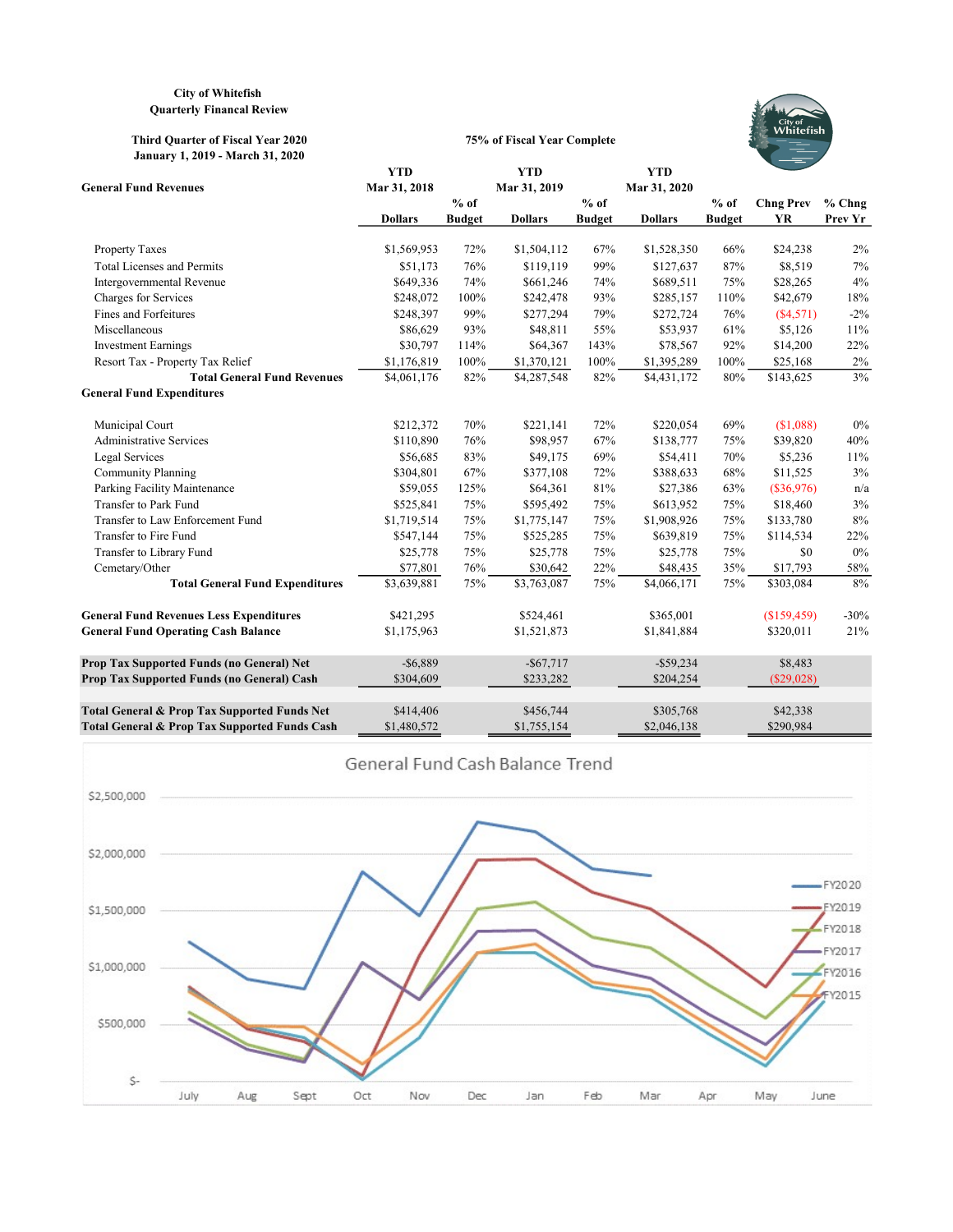|                                                                        | <b>YTD</b>     |               | <b>YTD</b>     |               | <b>YTD</b>     |               |                  |          |
|------------------------------------------------------------------------|----------------|---------------|----------------|---------------|----------------|---------------|------------------|----------|
| <b>Property Tax Supported Funds</b>                                    | Mar 31, 2018   |               | Mar 31, 2019   |               | Mar 31, 2020   |               |                  |          |
|                                                                        |                | $%$ of        |                | $%$ of        |                | $%$ of        | <b>Chng Prev</b> | $%$ Chng |
|                                                                        | <b>Dollars</b> | <b>Budget</b> | <b>Dollars</b> | <b>Budget</b> | <b>Dollars</b> | <b>Budget</b> | YR               | Prev Yr  |
|                                                                        |                |               |                |               |                |               |                  |          |
| Parks and Rec Operating Cash Balance                                   | \$112,057      |               | (\$12,640)     |               | \$119,529      |               | \$132,170        | $-1046%$ |
| Parks, Rec & Community Services Revenues                               | \$1,026,300    | 64%           | \$1,107,419    | 67%           | \$1,251,029    | 71%           | \$143,610        | 13%      |
| Parks, Rec & Community Services Exp.                                   | \$1,020,227    | 62%           | \$1,257,915    | 70%           | \$1,206,537    | 69%           | $(\$51,378)$     | $-4%$    |
| Revenues less Expenditures                                             | \$6,073        |               | (\$150,496)    |               | \$44,492       |               | \$194,988        |          |
| Law Enforcement Operating Cash Balance                                 | \$62,812       |               | \$142,707      |               | \$130,161      |               | (\$12,546)       | $-9%$    |
| Law Enforcement Revenues                                               | \$1,833,421    | 74%           | \$1,892,058    | 71%           | \$2,050,039    | 73%           | \$157,981        | 8%       |
| Law Enforcement Expenditures                                           | \$1,753,095    | 71%           | \$1,803,070    | 69%           | \$1,912,414    | 68%           | \$109,344        | 6%       |
| Revenues less Expenditures                                             | \$80,326       |               | \$88,988       |               | \$137,626      |               | \$48,638         |          |
| Library Operating Cash Balance                                         | \$84,421       |               | \$46,653       |               | \$33,775       |               | (\$12,878)       | $-28%$   |
| Library Revenues                                                       | \$169,115      | 68%           | \$158,680      | 64%           | \$167,038      | 64%           | \$8,358          | 5%       |
| Library Expenditures                                                   | \$184,104      | 61%           | \$189,842      | 61%           | \$196,885      | 62%           | \$7,044          | 4%       |
| Revenues less Expenditures                                             | (\$14,989)     |               | (\$31,162)     |               | (\$29,847)     |               | \$1,315          |          |
| Fire & Ambulance Cash Balance                                          | \$45,319       |               | \$56,562       |               | $-$ \$79,212   |               | (\$135,774)      | $-240%$  |
| Fire & Ambulance Taxes, Penalty and Interest                           | \$429,302      | 72%           | \$410,060      | 67%           | \$425,084      | 65%           | \$15,024         | 4%       |
| Ambulance Services Revenue                                             | \$1,067,046    | 78%           | \$1,250,885    | 84%           | \$1,157,129    | 74%           | (S93,756)        | $-7%$    |
| Total Fire & Ambulance Revenue                                         | \$2,634,009    | 79%           | \$2,632,332    | 80%           | \$2,593,020    | 71%           | $(\$39,312)$     | $-1\%$   |
| Fire & Ambulance Expenditures                                          | \$2,712,308    | 82%           | \$2,607,378    | $80\%$        | \$2,804,524    | 76%           | \$197,146        | 8%       |
| Revenues less Expenditures                                             | (\$78,299)     |               | \$24,954       |               | (S211, 504)    |               | (\$236,458)      |          |
| <b>Total Property Tax Supported Funds (not including General Fund)</b> |                |               |                |               |                |               |                  |          |
| Total Property Tax Supported Cash                                      | \$304,609      |               | \$233,282      |               | \$204,254      |               | $(\$29,028)$     | $-12%$   |
| <b>Total Property Tax Supported Revenue</b>                            | \$5,662,845    |               | \$5,790,488    |               | \$6,061,126    |               | \$270,638        | 5%       |
| Total Property Tax Supported Expenditures                              | \$5,669,734    |               | \$5,858,205    |               | \$6,120,360    |               | \$262,155        | 4%       |
| Revenues less Expenditures                                             | (\$6,889)      |               | $(\$67,717)$   |               | (\$59,234)     |               | \$8,483          |          |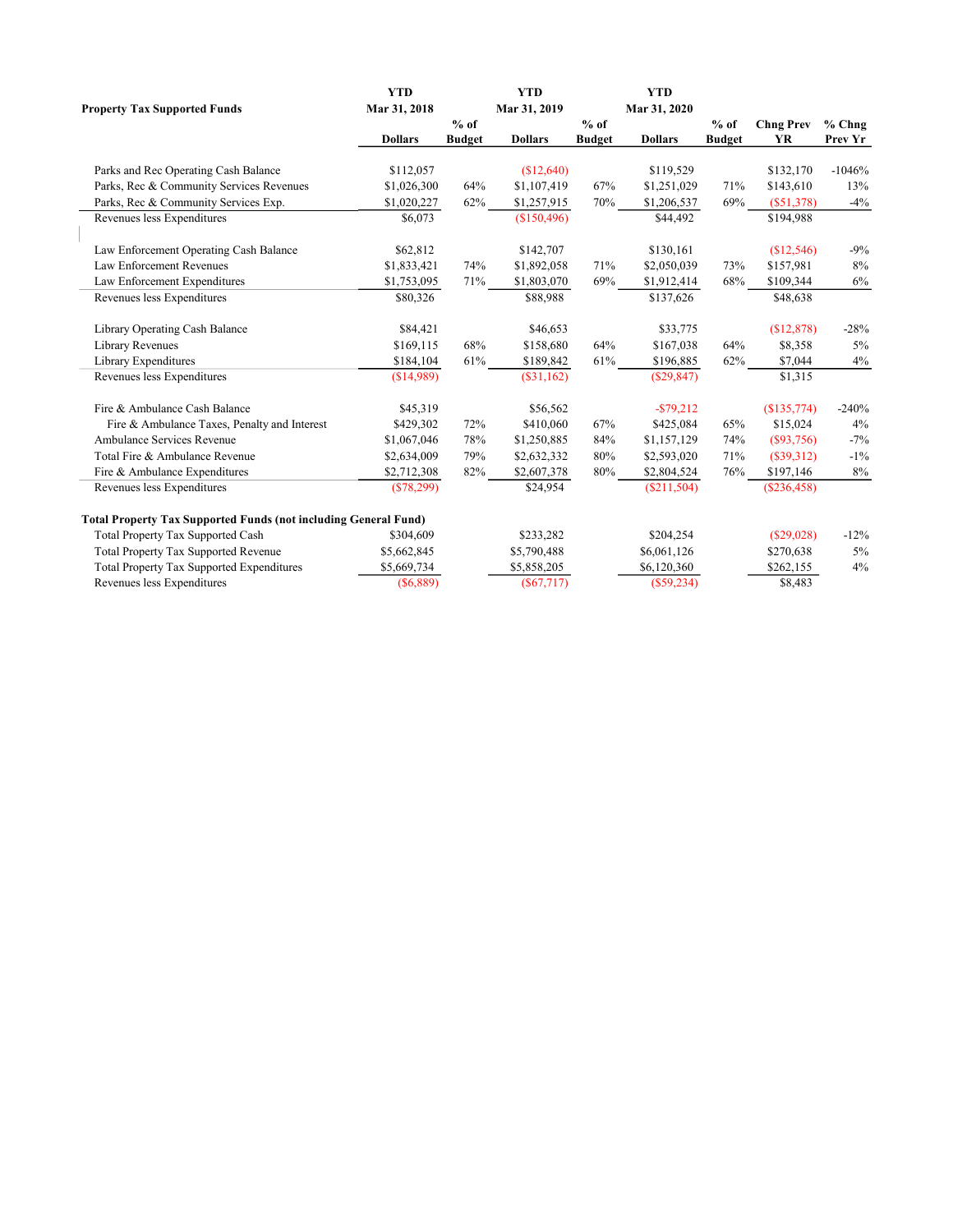|                                                  | <b>YTD</b>   |      | <b>YTD</b>   |      | <b>YTD</b>   |      |               |        |
|--------------------------------------------------|--------------|------|--------------|------|--------------|------|---------------|--------|
| Other Tax, Fee & Assessment Supported Funds      | Mar 31, 2018 |      | Mar 31, 2019 |      | Mar 31, 2020 |      |               |        |
| <b>Resort Tax Operating Cash Balance</b>         | \$2,897,276  |      | \$2,685,786  |      | \$2,399,023  |      | $(\$286,763)$ | $-11%$ |
| <b>Resort Tax Collections</b>                    | \$3,228,120  | 88%  | \$3,465,796  | 87%  | \$3,591,100  | 84%  | \$125,304     | 4%     |
| <b>Resort Tax Investment Earnings</b>            | \$15,791     | 243% | \$30,656     | 129% | \$41,930     | 129% | \$11,274      | 37%    |
| Resort Tax Expenditures and Transfers            | \$2,163,787  | 53%  | \$3,454,466  | 90%  | \$4,251,765  | 78%  | \$797,299     | 23%    |
| Revenues less Expenditures                       | \$1,080,124  |      | \$41,985     |      | (S618, 735)  |      | $(\$660,721)$ |        |
| Street and Alley Operating Cash Balance          | \$1,477,781  |      | \$1,315,527  |      | \$1,872,428  |      | \$556,901     | 42%    |
| <b>Street and Alley Revenues</b>                 | \$1,134,351  | 76%  | \$1,192,153  | 75%  | \$1,254,679  | 73%  | \$62,526      | 5%     |
| Street and Alley Expenditures                    | \$997,121    | 46%  | \$941,068    | 57%  | \$821,387    | 61%  | (\$119,680)   | $-13%$ |
| Revenues less Expenditures                       | \$137,230    |      | \$251,086    |      | \$433,292    |      | \$182,207     |        |
| Tax Increment Operating Cash Balance             | \$1,640,703  |      | \$1,394,082  |      | \$2,820,598  |      | \$1,426,515   | 102%   |
| Tax Increment Property Taxes, Penalty & Interest | \$4,390,843  | 73%  | \$4,708,987  | 72%  | \$4,876,467  | 65%  | \$167,480     | 4%     |
| <b>Total Tax Increment Revenues</b>              | \$4,559,485  | 71%  | \$4,893,916  | 65%  | \$5,519,821  | 66%  | \$625,905     | 13%    |
| Tax Increment Expenditures & Transfers           | \$2,857,711  | 44%  | \$3,829,885  | 49%  | \$3,370,492  | 38%  | (\$459,393)   | $-12%$ |
| Revenues less Expenditures                       | \$1,701,774  |      | \$1,064,031  |      | \$2,149,330  |      | \$1,085,298   |        |
| Impact Fees Cash Balance                         | \$326,270    |      | \$647,845    |      | \$578,767    |      | $(\$69,078)$  | $-11%$ |
| Impact Fee Collections - Revenues                | \$199,834    | 107% | \$444,672    | 196% | \$167,077    | 96%  | (S277, 595)   | $-62%$ |
| Impact Fee Collections - Expenditures            | \$3,243      | 2%   | \$89,876     | 21%  | \$46,830     | 20%  | $(\$43,046)$  | $-48%$ |
| Revenues less Expenditures                       | \$196,591    |      | \$354,796    |      | \$120,247    |      | (\$234,548)   |        |
| Street Lighting #1 Operating Cash Balance        | \$44,990     |      | \$38,740     |      | \$36,652     |      | (\$2,088)     | $-5%$  |
| Street Lighting District #1 (Rsdntl) Revenues    | \$69,491     | 75%  | \$71,014     | 62%  | \$72,057     | 61%  | \$1,044       | $1\%$  |
| Street Lighting District #1 (Rsdntl) Exp.        | \$59,671     | 64%  | \$76,959     | 56%  | \$78,523     | 91%  | \$1,565       | 2%     |
| Revenues less Expenditures                       | \$9,820      |      | $(\$5,945)$  |      | $(\$6,466)$  |      | (S521)        |        |
| Street Lighting #4 Operating Cash Balance        | \$17,649     |      | \$29,911     |      | \$86,992     |      | \$57,080      | 191%   |
| Street Lighting District #4 (Cmmrcial) Revenues  | \$64,067     | 72%  | \$63,593     | 67%  | \$80,469     | 80%  | \$16,876      | 27%    |
| Street Lighting District #4 (Cmmrcial) Exp.      | \$60,129     | 69%  | \$32,518     | 50%  | \$40,852     | 69%  | \$8,334       | 26%    |
| Revenues less Expenditures                       | \$3,938      |      | \$31,075     |      | \$39,616     |      | \$8,542       |        |
| Building Codes Operating Cash Balance            | \$203,440    |      | \$395,107    |      | \$895,098    |      | \$499,991     | 127%   |
| License and Permits Revenues                     | \$337,363    | 77%  | \$446,772    | 101% | \$706,632    | 160% | \$259,860     | 58%    |
| Building Codes Expenditures without C. Falls     | \$306,535    | 67%  | \$318,356    | 72%  | \$375,934    | 73%  | \$57,578      | 18%    |
| Columbia Falls Contract Revenues                 | \$66,598     | 111% | \$61,186     | 94%  | \$71,544     | 110% | \$10,358      | 17%    |
| Columbia Falls Contract Expenditures             | \$36,781     | 68%  | \$39,855     | 71%  | \$41,601     | 70%  | \$1,746       | 4%     |
| Revenues less Expenditures                       | \$60,645     |      | \$149,747    |      | \$360,641    |      | \$210,894     |        |
| Stormwater Cash Balance                          | \$668,855    |      | \$772,982    |      | \$1,003,337  |      | \$230,355     | 30%    |
| <b>Stormwater Revenues</b>                       | \$56,119     | 75%  | \$220,780    | 61%  | \$297,927    | 66%  | \$77,147      | 35%    |
| Stormwater Expenditures                          | \$17,021     | 12%  | \$113,078    | 27%  | \$136,217    | 18%  | \$23,139      | 20%    |
| Revenues less Expenditures                       | \$39,098     |      | \$107,701    |      | \$68,603     |      | (S39,098)     |        |